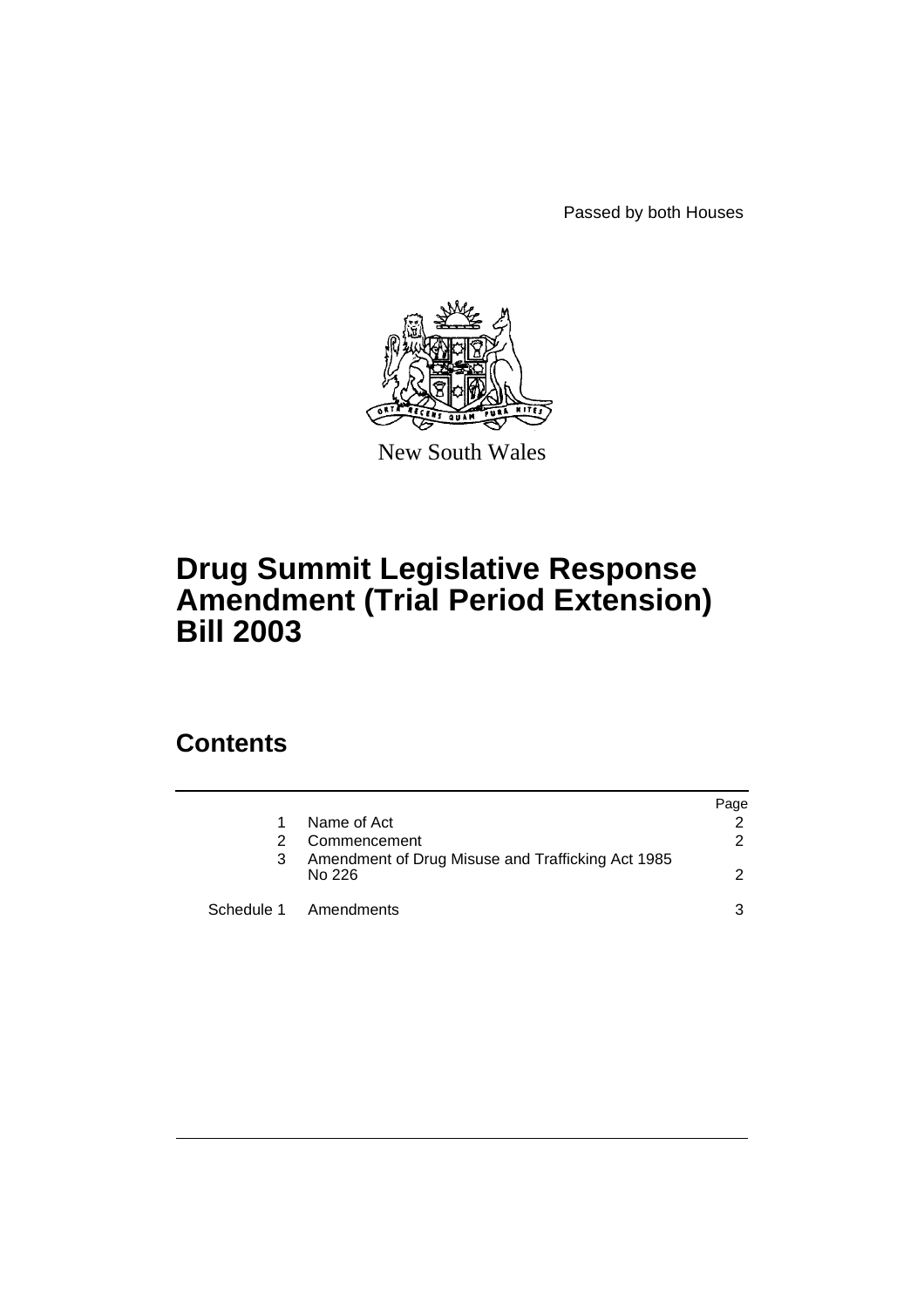*I certify that this PUBLIC BILL, which originated in the LEGISLATIVE ASSEMBLY, has finally passed the LEGISLATIVE COUNCIL and the LEGISLATIVE ASSEMBLY of NEW SOUTH WALES.*

> *Clerk of the Legislative Assembly. Legislative Assembly, Sydney, , 2003*



New South Wales

# **Drug Summit Legislative Response Amendment (Trial Period Extension) Bill 2003**

Act No , 2003

An Act to amend the *Drug Misuse and Trafficking Act 1985* so as to extend the trial period established under Part 2A of that Act for the operation and use of the injecting centre licensed under that Part; and for other purposes.

*I have examined this Bill, and find it to correspond in all respects with the Bill as finally passed by both Houses.*

*Chairman of Committees of the Legislative Assembly.*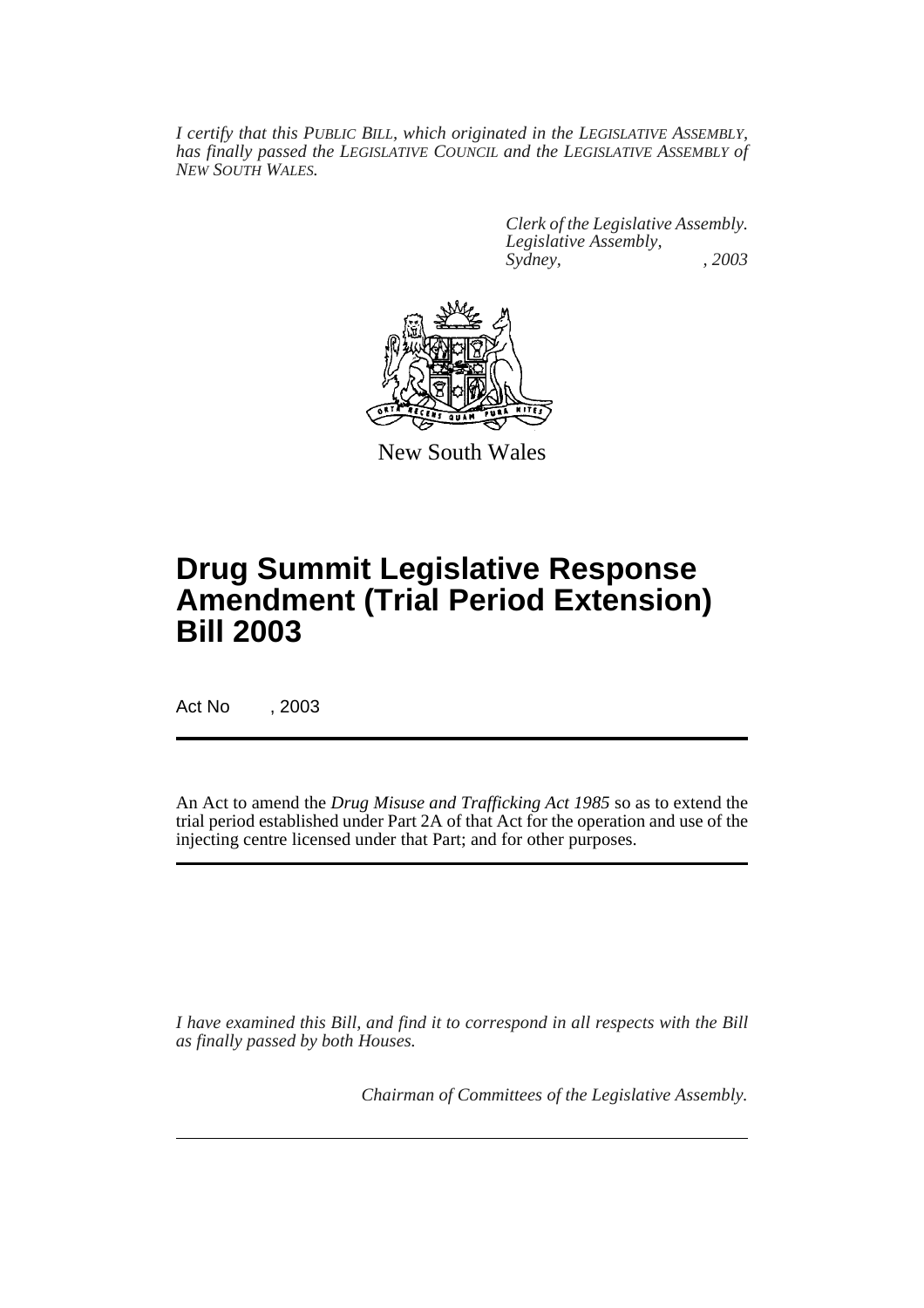### **The Legislature of New South Wales enacts:**

### **1 Name of Act**

This Act is the *Drug Summit Legislative Response Amendment (Trial Period Extension) Act 2003*.

### **2 Commencement**

This Act commences on 31 October 2003.

### **3 Amendment of Drug Misuse and Trafficking Act 1985 No 226**

The *Drug Misuse and Trafficking Act 1985* is amended as set out in Schedule 1.